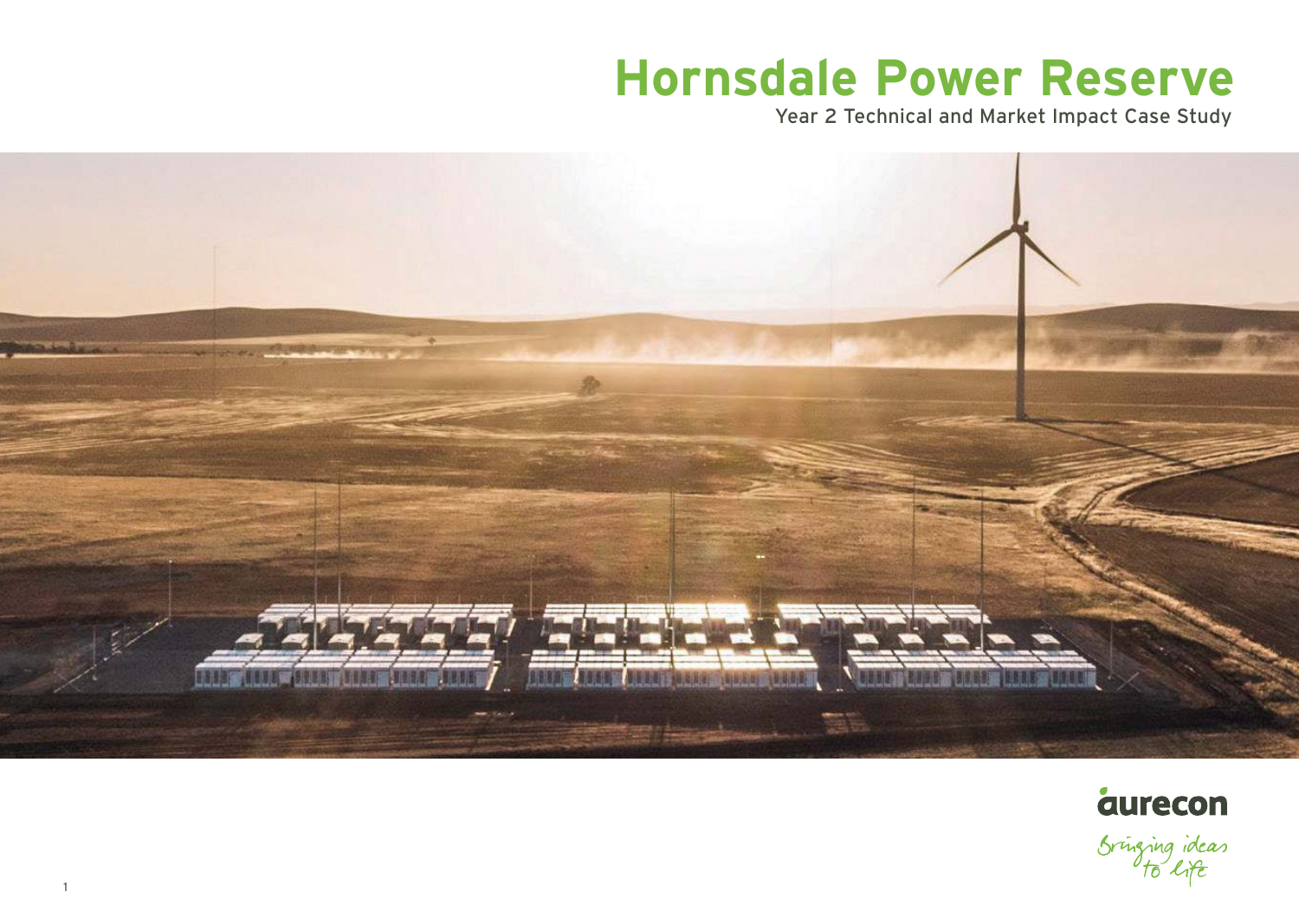#### Executive summary

E HORNSDALE POWER RESERVE (HPR) HAS PROVIDED SIGNIFICANT LUE TO THE NATIONAL ELECTRICITY MARKET (NEM), REDUCING E COST OF FREQUENCY CONTROL ANCILLARY SERVICES (FCAS) BY PROXIMATELY \$116M IN 2019 ALONE.

findings in review of HPR's market impact during the 2019 calendar year are:

• HPR captured approximately 15% of the Contingency FCAS market volume and 12% of the Regulation FCAS market volume across the mainland NEM regions.

• HPR is modelled to have reduced the total Contingency FCAS cost by approximately \$80M, and the total Regulation FCAS cost by approximately \$36M, for a total NEM cost reduction of approximately \$116M.

• Approximately \$102M of these cost reductions (88%) were during periods when South Australia was interconnected with other NEM regions

• HPR's market value was also particularly evident during a 5-hour South Australia separation event on 16 November 2019, in which it is modelled to have provided a market benefit of approximately \$14M.

Upon the introduction of HPR into the FCAS markets, average yearly regulation FCAS costs from South Australian generators fell from a high of \$470/MWh to less than \$40/MWh, where they remain today, resulting in considerable savings in South Australian energy costs.

HPR has responded to three South Australian separation events since entering ervice. On each occasion it has supported system security for the South Australian network by responding with its Fast Frequency Response capability to educe the severity of the disturbance and support a return to normal requency conditions.

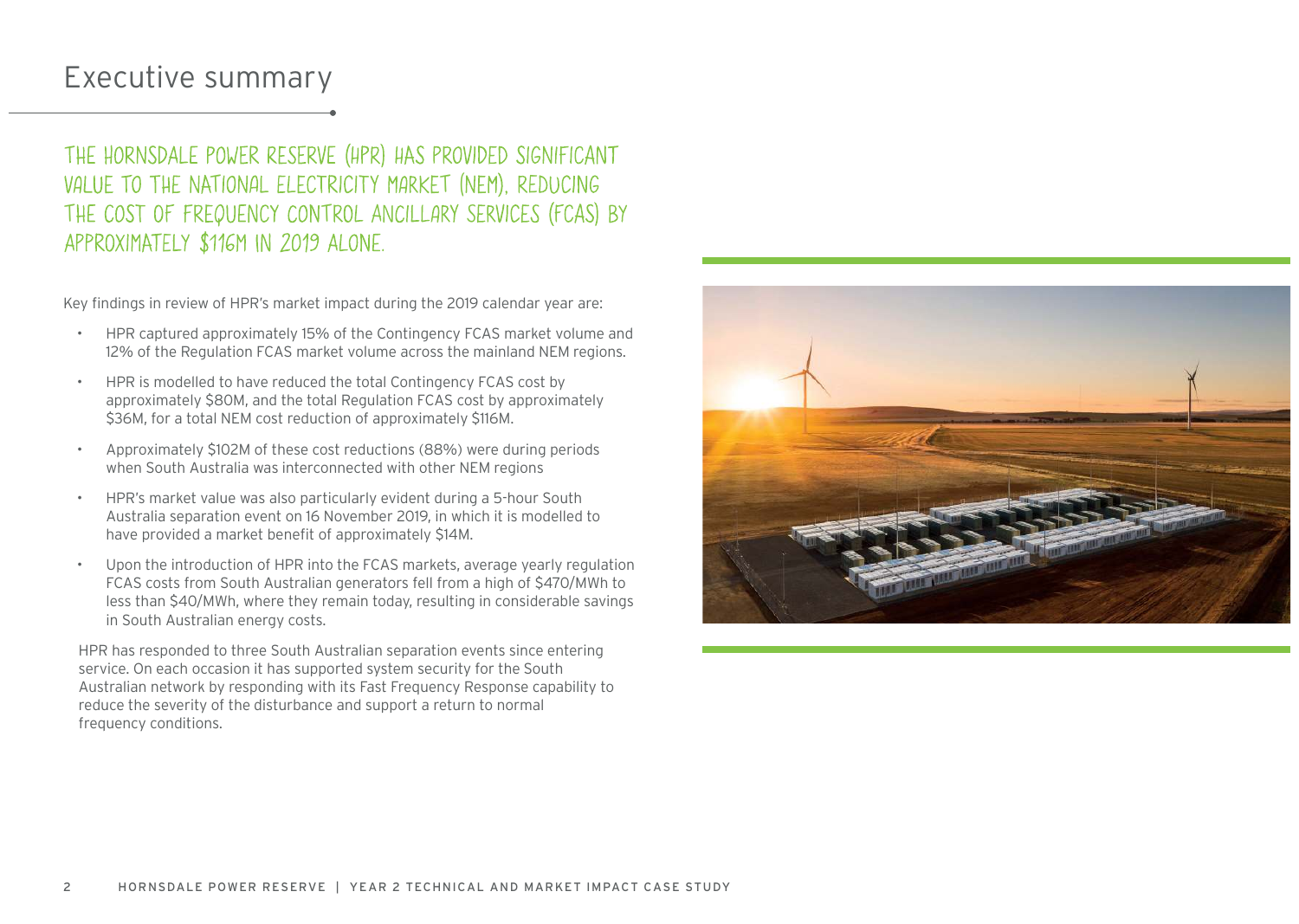# Contents

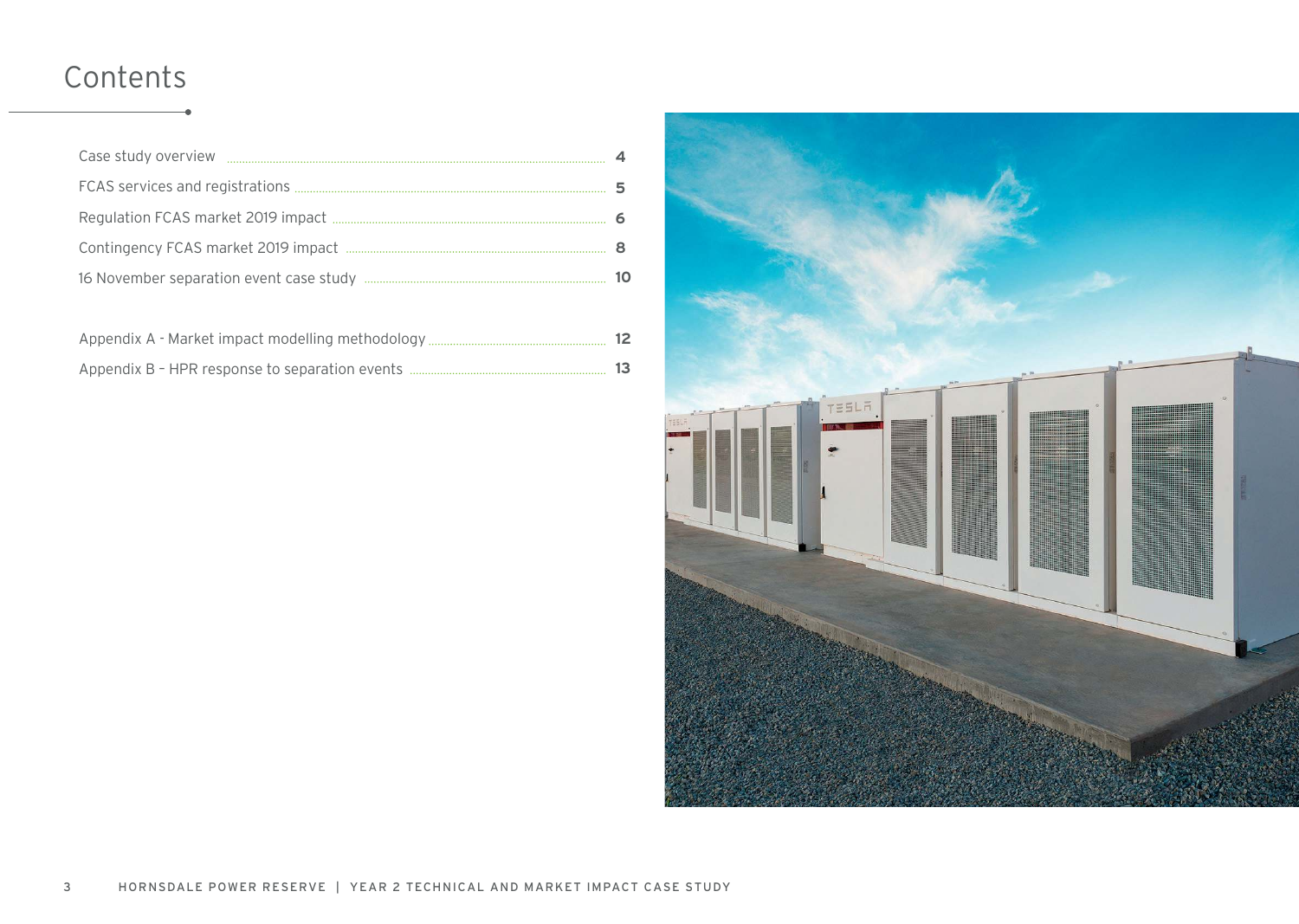#### Case study overview

#### **Background**

Hornsdale Power Reserve (HPR), owned and operated by Neoen, and supplied by Tesla, is the world's largest lithium-ion battery energy storage system, with a discharge capacity of 100MW and energy storage capacity of 129MWh. Located near Jamestown, South Australia, it shares the same 275kV network connection point as the 30MW Hornsdale windfarm.

The project reserves 70MW of its discharge capacity for designated system security services contracted with the South Australian (SA) Government. The remaining 30MW power capacity and 119MWh energy storage is available to Neoen for market participation.

This case study on HPR's second operational year follows on from an earlier Year 1 Technical and Market Impact Case Study, which examined the array of technical services and market benefits provided by the project. This study focuses in greater depth on quantifying the market benefit of HPR's presence in the Frequency Control Ancillary Services (FCAS) markets over its second operational year.

#### **Case study scope**

This case study presents the results of a bid analysis of each FCAS market on the National Electricity Market (NEM) throughout 2019. Pricing for each service across all 2019 dispatch intervals is compared with modelling of what the pricing would have been if HPR had not been present.

FCAS pricing across NEM mainland regions is generally equal, as when interconnection constraints do not apply these services can be sourced across mainland regions. On 16 November 2019 South Australia experienced a separation event from the remainder of the NEM, with its own FCAS supply sourced locally from a limited number of providers. A specific case study on the market impact of HPR during this separation event is provided.

HPR's response to three South Australian separation events since entering service is also assessed to demonstrate its system security support for the South Australian network during these major contingency events.

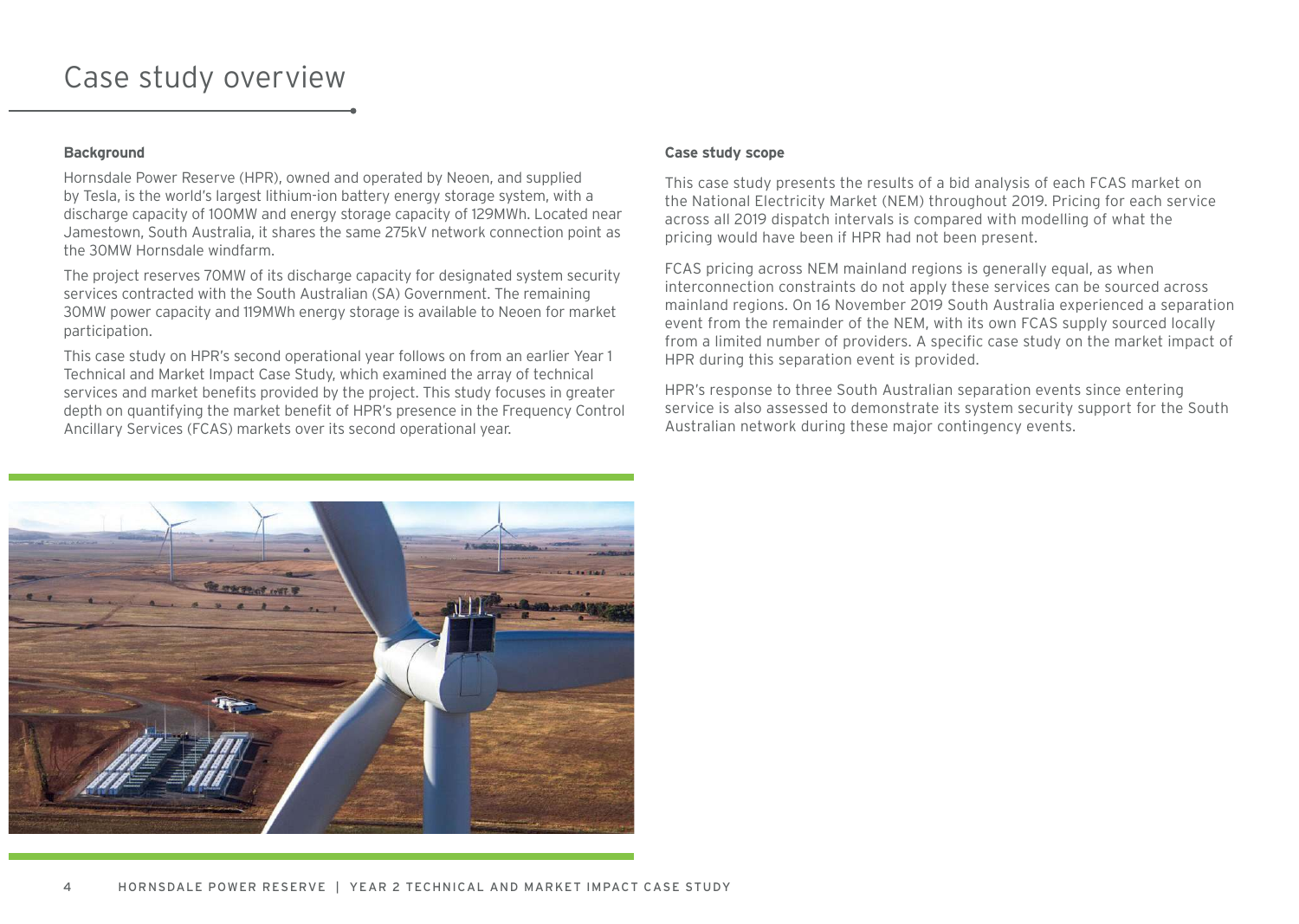# HPR FCAS services and registrations

HPR is registered in each FCAS market with the capacities shown in the following table. These registered capacities, in conjunction with an agreed operating protocol for the battery charge and discharge capacity reserved by the South Australian government sets limits on the volume that can be bid into and dispatched in each FCAS market.

| <b>FCAS market</b>                     | <b>Registered capacity (MW)</b> | <b>Comments</b>                                                                                                                                                                             |
|----------------------------------------|---------------------------------|---------------------------------------------------------------------------------------------------------------------------------------------------------------------------------------------|
| Raise Regulation FCAS                  | 100MW                           | HPR's full discharge capacity registered<br>Normally only 30MW is bid into the market. The 70MW<br>discharge capacity reserved by the SA Government<br>is not normally bid into this market |
| <b>Lower Regulation FCAS</b>           | 80MW                            | HPR's full charge capacity registered<br>Normally only 40MW is bid into the market. The 40MW<br>charge capacity reserved by the SA Government is<br>not normally bid into this market.      |
| Raise 6 second Contingency FCAS (R6)   | 63MW                            | Registration limit is set by AEMO in consideration of<br>permissible droop response settings<br>HPR's full 100MW discharge capacity is however                                              |
| Raise 60 second Contingency FCAS (R60) | <b>19MW</b>                     | enabled to respond to contingency events as required<br>across each of the 6 second, 60 second and 5 minute<br>timescales                                                                   |
| Raise 5 minute Contingency FCAS (R5)   | 41MW                            |                                                                                                                                                                                             |
| Lower 6 second Contingency FCAS (L6)   | 63MW                            | Registration limit is set by AEMO in consideration of<br>permissible droop response settings                                                                                                |
| Lower 60 second Contingency FCAS (L60) | <b>19MW</b>                     | HPR's full 80MW charge capacity is however enabled<br>to respond to contingency events as required across<br>each of the 6 second, 60 second and 5 minute times-                            |
| Lower 5 minute Contingency FCAS (L5)   | 41MW                            | cales                                                                                                                                                                                       |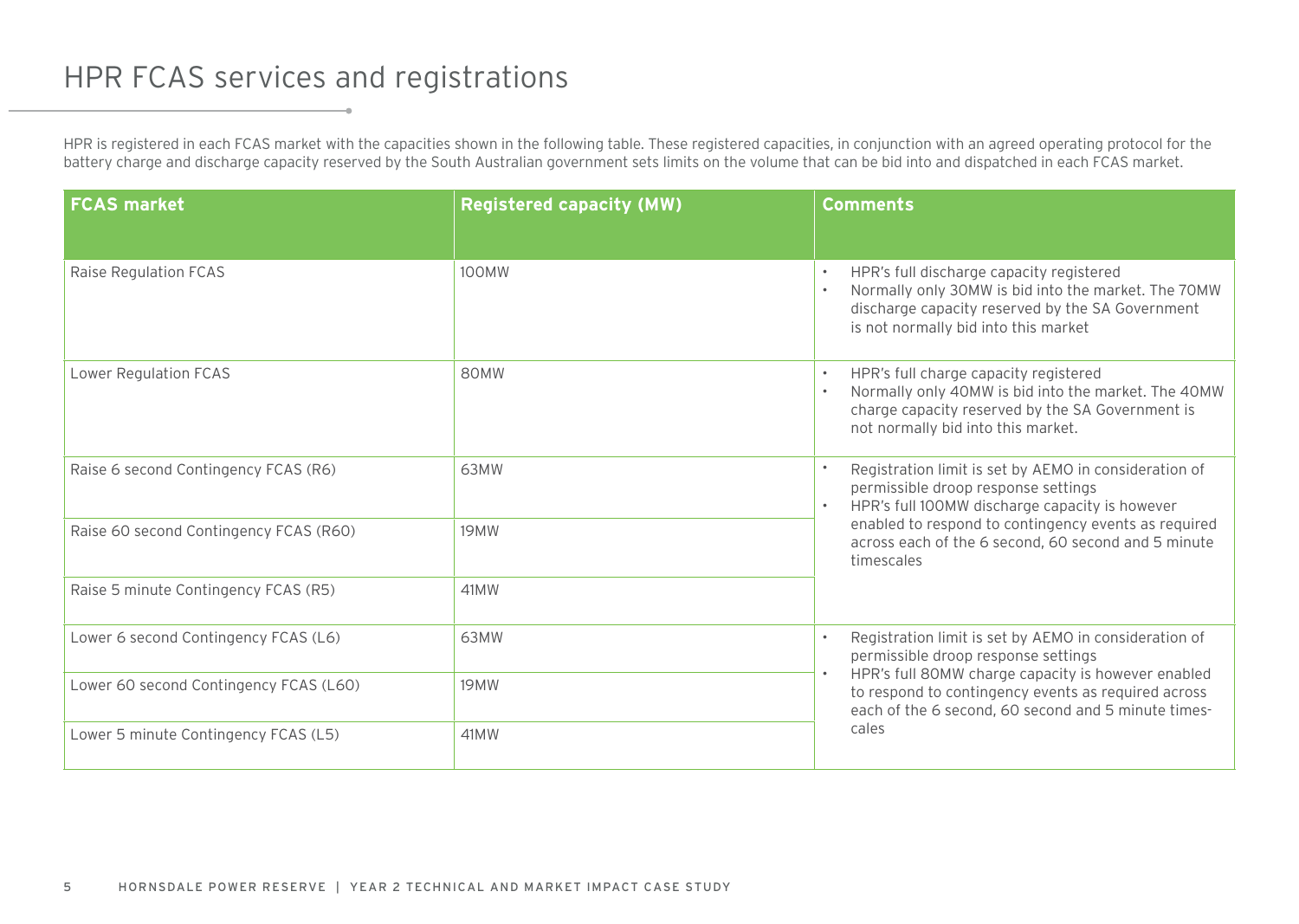# Regulation FCAS market 2019 impact

**HPR has a provided a significant portion of the total procured Regulation FCAS services on the NEM in 2019. It has put considerable downward pressure on prices, especially in the Raise Regulation FCAS market.** 

In 2019 HPR was a significant participant in the Regulation FCAS markets, contributing:

- 10% of the enabled NEM-wide Raise Regulation reserves (34% of SA local dispatch)
- 14% of the enabled NEM-wide Lower Regulation reserves (45% of SA local dispatch)

The impact of HPR on the NEM FCAS market was analysed by removing HPR from the FCAS bid stack and then reserving generators from the bid stack until the gap caused by HPR's removal was filled.

For periods in which SA was connected to other mainland NEM regions, removing HPR from the bid stack resulted in:

- A 39% increase in NEM-wide<sup>1</sup> payments for the Raise regulation market in 2019, corresponding to a \$29,384,230 increase
- A 25% increase in NEM-wide<sup>1</sup> payments for the Lower Regulation market in 2019, corresponding to a \$5,759,254 increase

It should be considered that it is likely the absence of HPR would result in existing generators adjusting their bids. The NEM Dispatch Engine would also have made some adjustments to co-optimise dispatch across all markets, decreasing some generator availabilities in the energy market to increase the available FCAS. These factors are expected to result in some reductions in additional modelled costs.



 $\blacksquare$  Actual Cost  $\blacksquare$  Modelled additional cost with HPR removed from bid stack

• In the Raise Regulation market, the highest price in 2019 was \$1372. With HPR removed from the bid stack this maximum was exceeded in 49 5-minute dispatch periods, which equated to \$9,350,596 (32% of the cost increase)

<sup>1</sup>These figures exclude consideration of Tasmania generators, which are separately dispatched. They also exclude dispatch intervals in which AEMO price interventions applied, and the 16 November separation event. The market impact of the separation 16 November event is presented separately herein.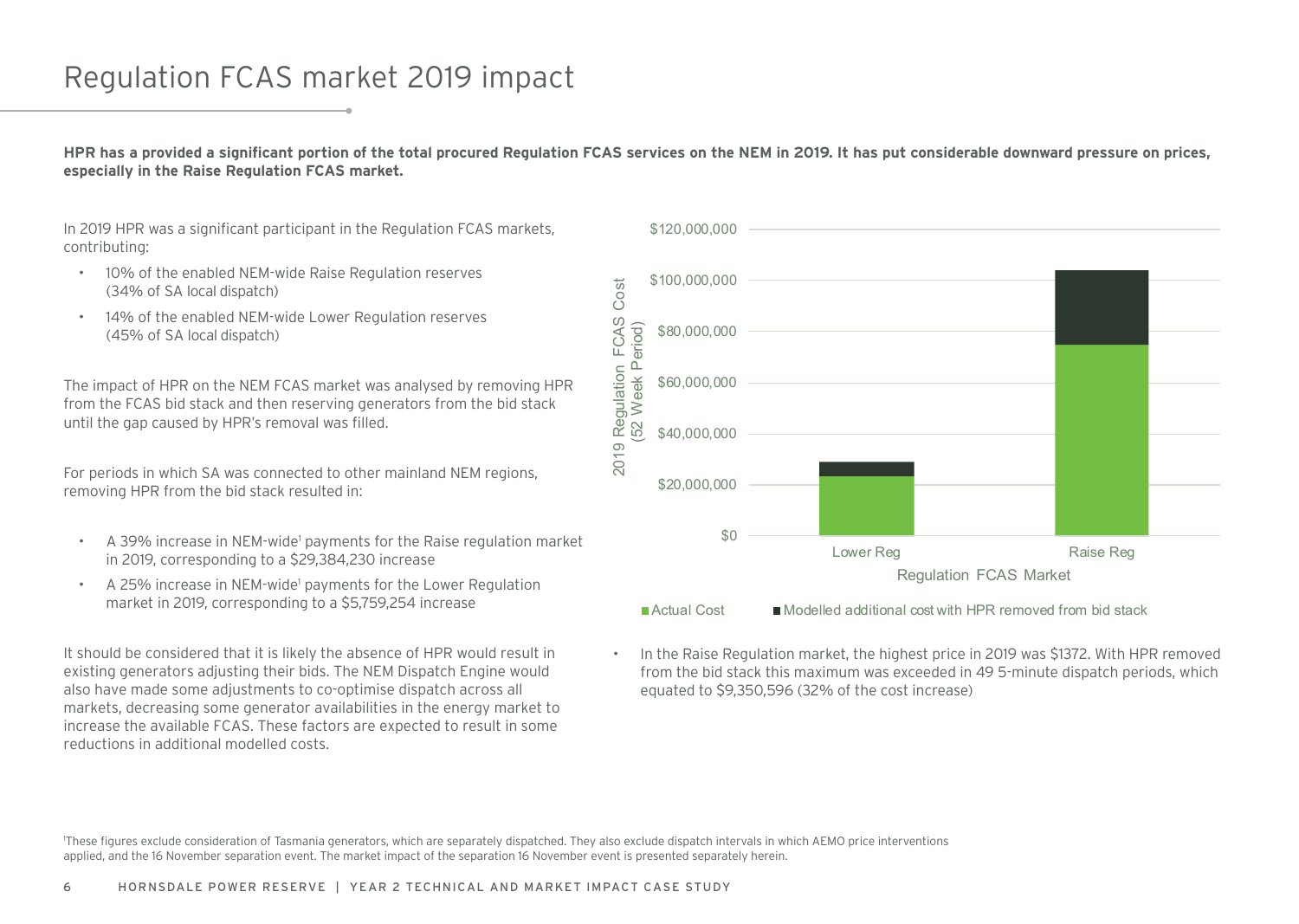#### HPR continues to suppress South Australian Regulation FCAS costs

Upon the introduction of HPR into the FCAS markets, average yearly Regulation FCAS costs from South Australian generators fell from \$470/MWh to less than \$40/MWh (a 91% reduction), where they remain today, bringing Regulation FCAS costs for South Australia in line with other mainland NEM regions. This has resulted in considerable savings in South Australian energy costs.

High South Australian Regulation FCAS costs in 2016 and 2017 were caused by a lack of competition when the service was provided by SA generators alone, during constraint events for maintenance on the Heywood interconnector.

Despite a similar total duration of such maintenance events in 2018 and 2019, the presence of HPR caused Regulation FCAS costs to drop. This is considered to be an ongoing saving.



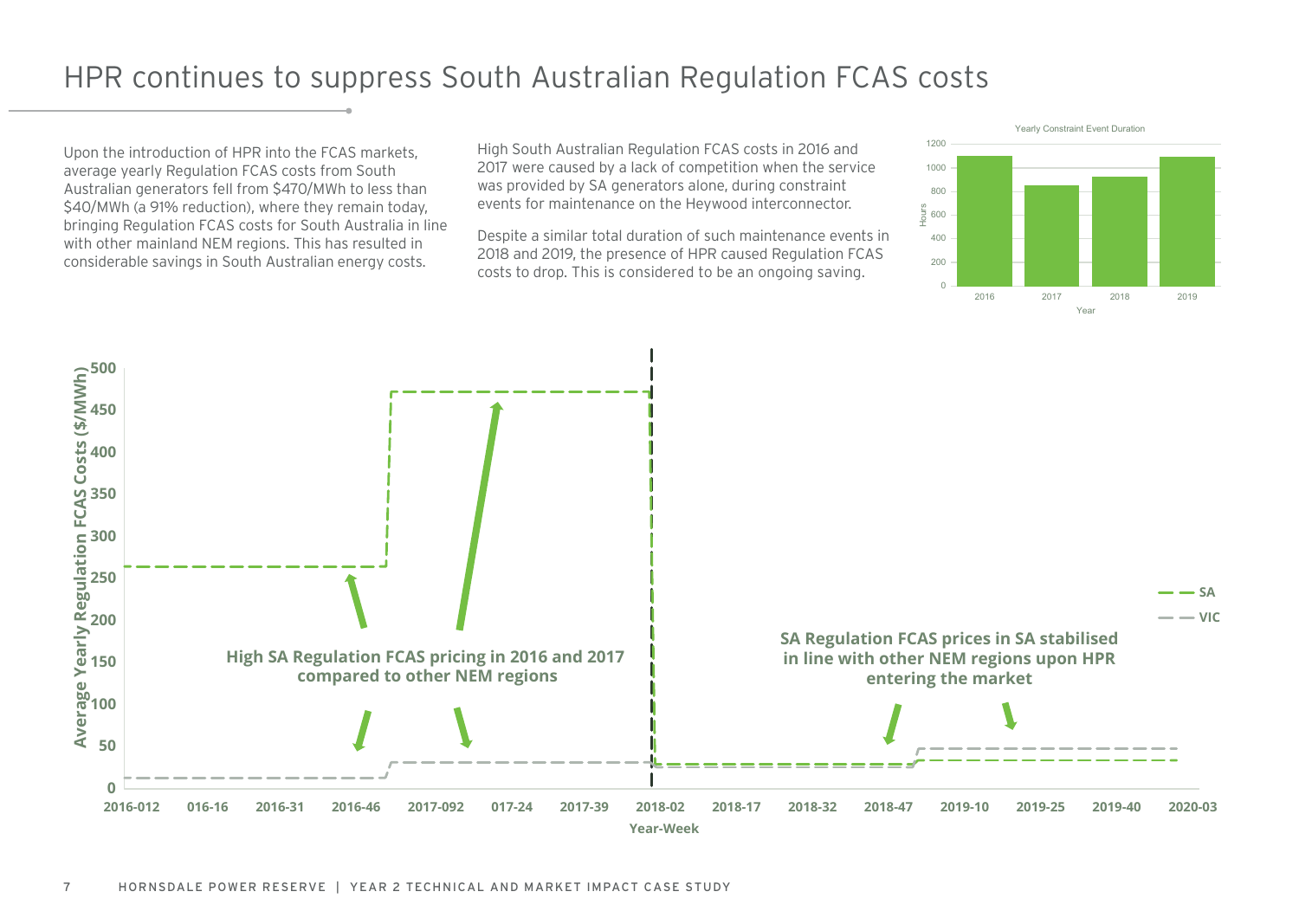# Raise Contingency FCAS market 2019 impact

**HPR's most significant market impact has been in the Raise 6 second Contingency FCAS market, where 2019 prices were reduced to approximately one-third of what they would have been without HPR.** 

In 2019 HPR was a significant participant in the Raise Contingency FCAS markets, contributing:

- 19% of the enabled NEM-wide R6 Contingency reserves (53% of SA local dispatch)
- 6% of the enabled NEM-wide R60 Contingency reserves (23% of SA local dispatch)
- 11% of the enabled NEM-wide R5 Contingency reserves (57% of SA local dispatch)

The impact of HPR on the NEM FCAS market was analysed by removing HPR from the FCAS bid stack and then reserving generators from the bid stack until the gap caused by HPR's removal was filled.

For periods in which SA was connected to other mainland NEM regions, removing HPR from the bid stack resulted in:

- A 202% increase in NEM-wide<sup>1</sup> payments for the R6 market in 2019, corresponding to a \$49,455,587 increase
- A 33% increase in NEM-wide<sup>1</sup> payments for the R60 market in 2019, corresponding to a \$6,180,524 increase
- A 75% increase in NEM-wide<sup>1</sup> payments for the R5 market in 2019, corresponding to a \$6,601,995 increase

It should be considered that it is likely the absence of HPR would result in existing generators adjusting their bids. The NEM Dispatch Engine would also have made some adjustments to co-optimise dispatch across all markets, decreasing some generator availabilities in the energy market to increase the available FCAS. These factors are expected to result in some reductions in additional modelled costs.



 $\blacksquare$  Actual Cost  $\blacksquare$  Modelled additional cost with HPR removed from bid stack

• The R6 market saw the greatest growth in NEM-wide cost of all the Raise markets (202%). This was primarily due to R6 being a higher valued market as well as HPR having a higher registered capacity in this market of 63MW (232% greater than R60 and 54% greater than R5).

<sup>1</sup>These figures exclude consideration of Tasmania generators, which are separately dispatched. They also exclude dispatch intervals in which AEMO price interventions applied, and the 16 November separation event. The market impact of the separation 16 November event is presented separately herein.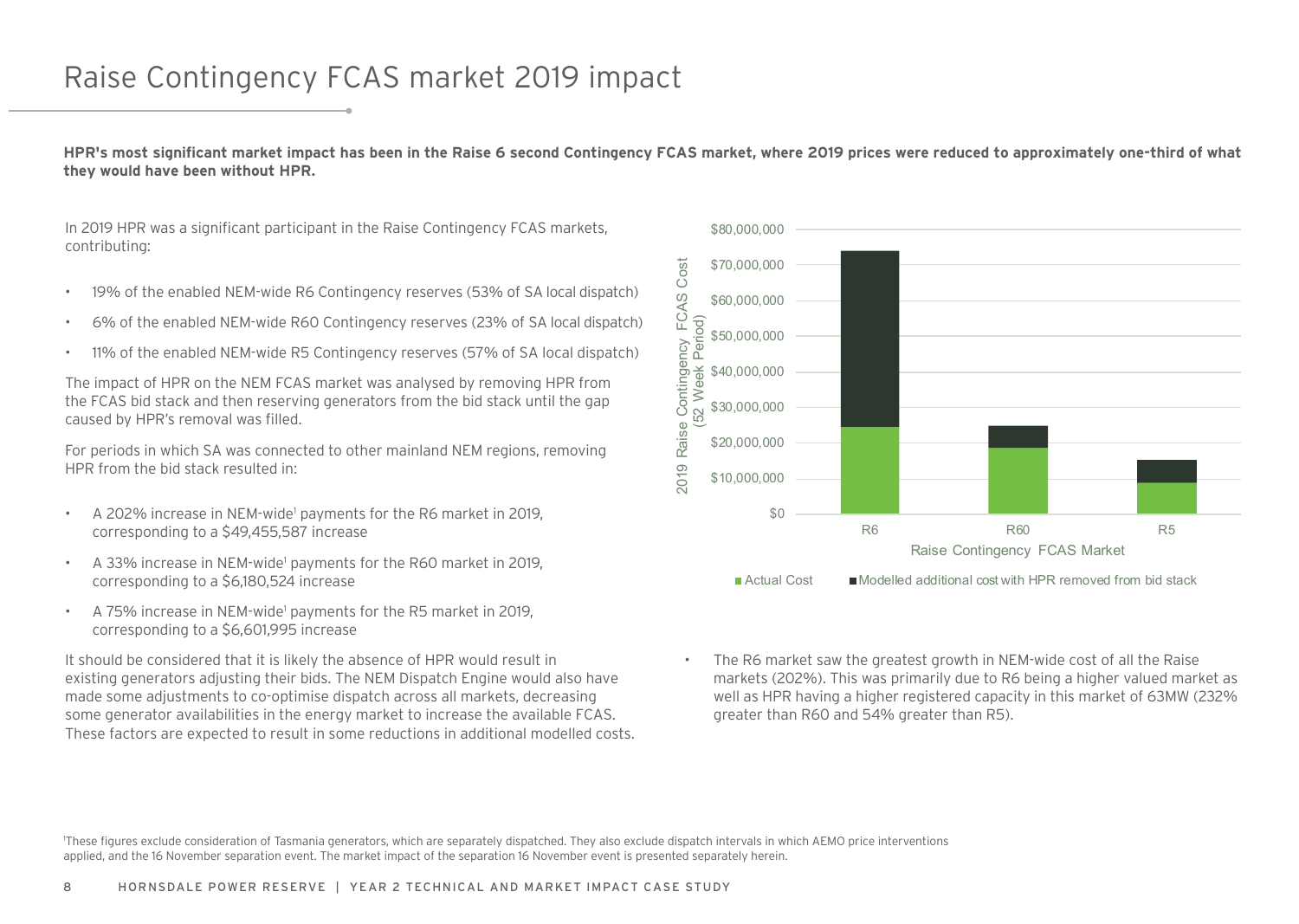#### Lower Contingency FCAS market 2019 impact

**HPR has provided a high portion of the total procured Lower Contingency FCAS services on the NEM in 2019. It has put considerable downward pressure on prices, especially in the Lower 6 second FCAS market.** 

In 2019 HPR was a significant participant in the Lower Contingency FCAS markets, contributing:

- 35% of the enabled NEM-wide L6 Contingency reserves (60% of SA local dispatch)
- 14% of the enabled NEM-wide L60 Contingency reserves (51% of SA local dispatch)
- 24% of the enabled NEM-wide L5 Contingency reserves (91% of SA local dispatch)

The impact of HPR on the NEM FCAS market was analysed by removing HPR from the FCAS bid stack and then reserving generators from the bid stack until the gap caused by HPR's removal was filled.

For periods in which SA was connected to other mainland NEM regions, removing HPR from the bid stack resulted in:

- A 44% increase in NEM-wide<sup>1</sup> payments for the L6 market in 2019, corresponding to a \$3,112,772 increase
- A 20% increase in NEM-wide<sup>1</sup> payments for the L60 market in 2019, corresponding to a \$900,140 increase
- A 101% increase in NEM-wide1 payments for the L5 market in 2019, corresponding to a \$778,457 increase

It should be considered that it is likely the absence of HPR would result in existing generators adjusting their bids. The NEM Dispatch Engine would also have made some adjustments to co-optimise dispatch across all markets, decreasing some generator availabilities in the energy market to increase the available FCAS. These factors are expected to result in some reductions in additional modelled costs.



• In the L5 market, the highest price in 2019 was \$1115. With HPR removed from the bid stack this maximum was exceeded in 12 5-minute dispatch periods, which equated to \$218,778 (28% of the cost increase)

<sup>1</sup>These figures exclude consideration of Tasmania generators, which are separately dispatched. They also exclude dispatch intervals in which AEMO price interventions applied, and the 16 November separation event. The market impact of the separation 16 November event is presented separately herein.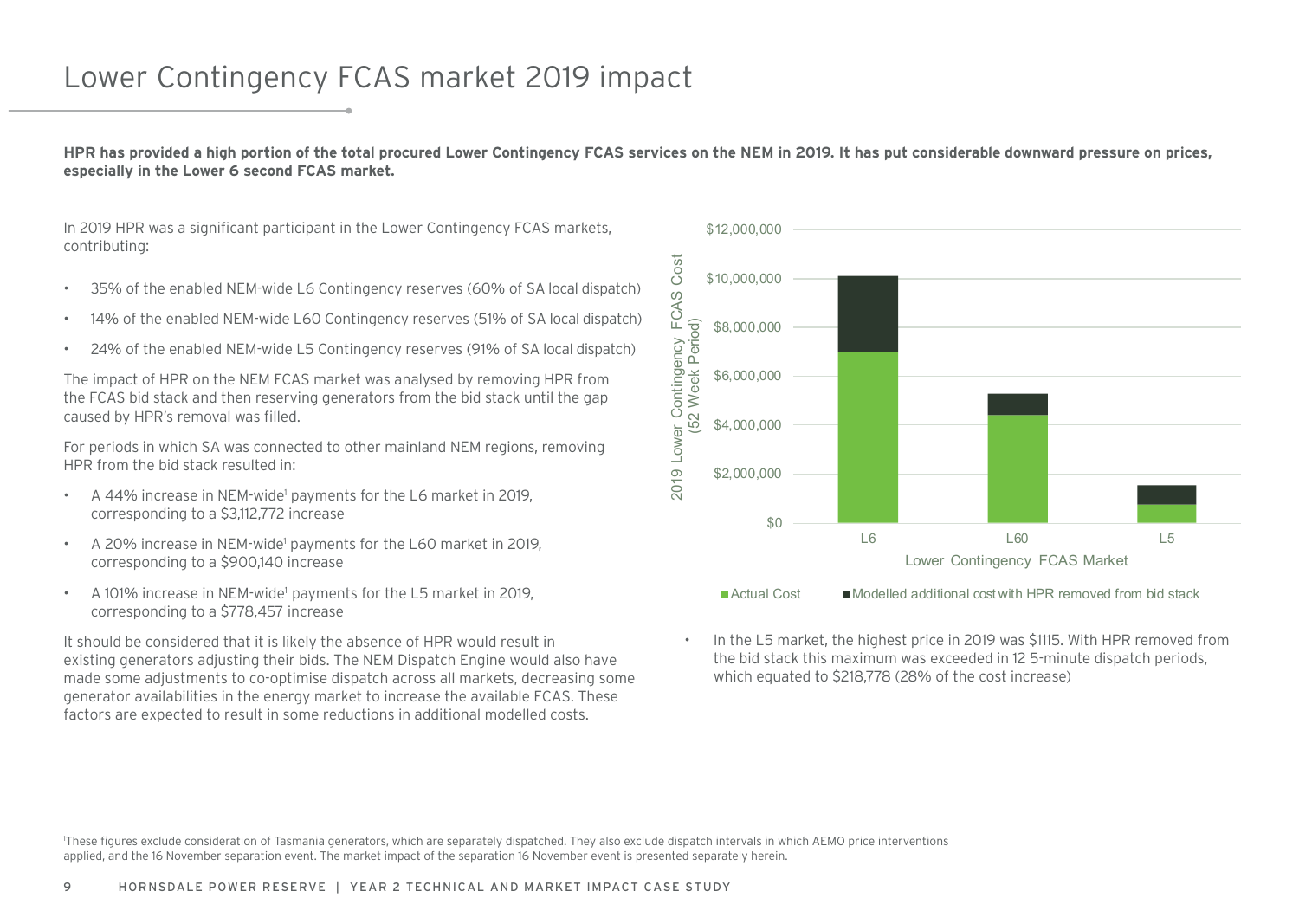On 16 November 2019, South Australia disconnected from the other mainland NEM regions due to equipment failure on the Heywood interconnector. This caused an initial frequency disturbance in the islanded power system and considerable volatility in South Australian market prices throughout the 5-hour separation event.

|                                                                                                                                                                  | <b>Technical summary</b>                                                                                                                                                                                                                                                                                                        |                | <b>Market summary</b>                                                                                                                                                                                                                                                                                                                                                                                 |  |  |  |
|------------------------------------------------------------------------------------------------------------------------------------------------------------------|---------------------------------------------------------------------------------------------------------------------------------------------------------------------------------------------------------------------------------------------------------------------------------------------------------------------------------|----------------|-------------------------------------------------------------------------------------------------------------------------------------------------------------------------------------------------------------------------------------------------------------------------------------------------------------------------------------------------------------------------------------------------------|--|--|--|
|                                                                                                                                                                  | Prior to separation event the flow on the Heywood interconnector was<br>308MW from South Australia to Victoria                                                                                                                                                                                                                  |                | Network and FCAS constraints to manage the South Australia island<br>were invoked at 18:09 for South Australia's FCAS and generation to be<br>sourced locally with no interconnector flow                                                                                                                                                                                                             |  |  |  |
| $\overline{2}$                                                                                                                                                   | At 18:06:47, maloperation of a communication multiplexer caused the<br>protection systems on both Heywood interconnector 500kV transmission<br>lines to trip, islanding South Australia                                                                                                                                         | $\overline{c}$ | Energy prices in South Australia initially fell, while energy prices in<br>other mainland regions initially rose due to the changes in generation<br>across regions.                                                                                                                                                                                                                                  |  |  |  |
| 3                                                                                                                                                                | Oversupply of generation in the South Australian islanded system caused<br>a high frequency event                                                                                                                                                                                                                               | 3              | South Australian energy and FCAS prices during the remainder of the<br>separation event were highly variable, due to a combination of co-<br>optimisation between the energy and FCAS markets and rebidding by<br>Market Participants.                                                                                                                                                                |  |  |  |
| HPR responded as required in accordance with its droop curve, with a<br>$\overline{4}$<br>swing of approximately 64MW, transitioning from 8MW discharge to up to |                                                                                                                                                                                                                                                                                                                                 |                |                                                                                                                                                                                                                                                                                                                                                                                                       |  |  |  |
|                                                                                                                                                                  | 56MW charge                                                                                                                                                                                                                                                                                                                     | $\overline{4}$ | Very high prices occurred at times in the R6, L6 and L60 Contingency<br>$\bullet$<br>FCAS markets, with prices up to \$12,376, \$14,700 and \$4,699                                                                                                                                                                                                                                                   |  |  |  |
| 5                                                                                                                                                                | The collective high frequency response of HPR and other SA generators<br>maintained the frequency within the permitted range for a separation<br>event with a peak of 50.85Hz, and a return to the normal operating fre -<br>quency range of 50 $\pm$ 0.15Hz at 18:22, approximately 16 minutes after the<br>initial separation |                | respectively<br>HPR did not set price in any dispatch interval in R6 or L60 markets,<br>did not set price at market cap in the L6 market, and put downward<br>pressure on total prices<br>Regulation FCAS prices were limited to a peak of \$350 in the Raise<br>market and \$414 in the Lower market                                                                                                 |  |  |  |
| 6                                                                                                                                                                | The frequency was maintained generally within the normal operating<br>range until resynchronisation with Victoria was effected nearly 5 hours<br>after the initial separation at 22:57                                                                                                                                          | 5              | Insufficient total volume of Lower Contingency FCAS was available<br>for the islanded South Australian system, and at 18:54 AEMO directed<br>a reduction in load at Olympic Dam from 180MW to 130MW to<br>address the shortfall. HPR was contributing to the supply of the Lower<br>Contingency FCAS markets providing a minimum 40MW, 19MW and<br>40MW respectively into the L6, L60 and L5 markets. |  |  |  |
|                                                                                                                                                                  |                                                                                                                                                                                                                                                                                                                                 |                |                                                                                                                                                                                                                                                                                                                                                                                                       |  |  |  |
|                                                                                                                                                                  | The 16 November separation caused a high frequency event in the islanded South<br>Australian region. HPR responded to charge as required, and along with other<br>generators maintained the frequency within the permissible range.                                                                                             |                | The separation event caused considerable market volatility and periods of very<br>high FCAS prices in the South Australian market when all services needed to be<br>procured within the region. HPR's presence significantly reduced the duration of                                                                                                                                                  |  |  |  |

price spikes during the event, putting significant downward pressure on pricing.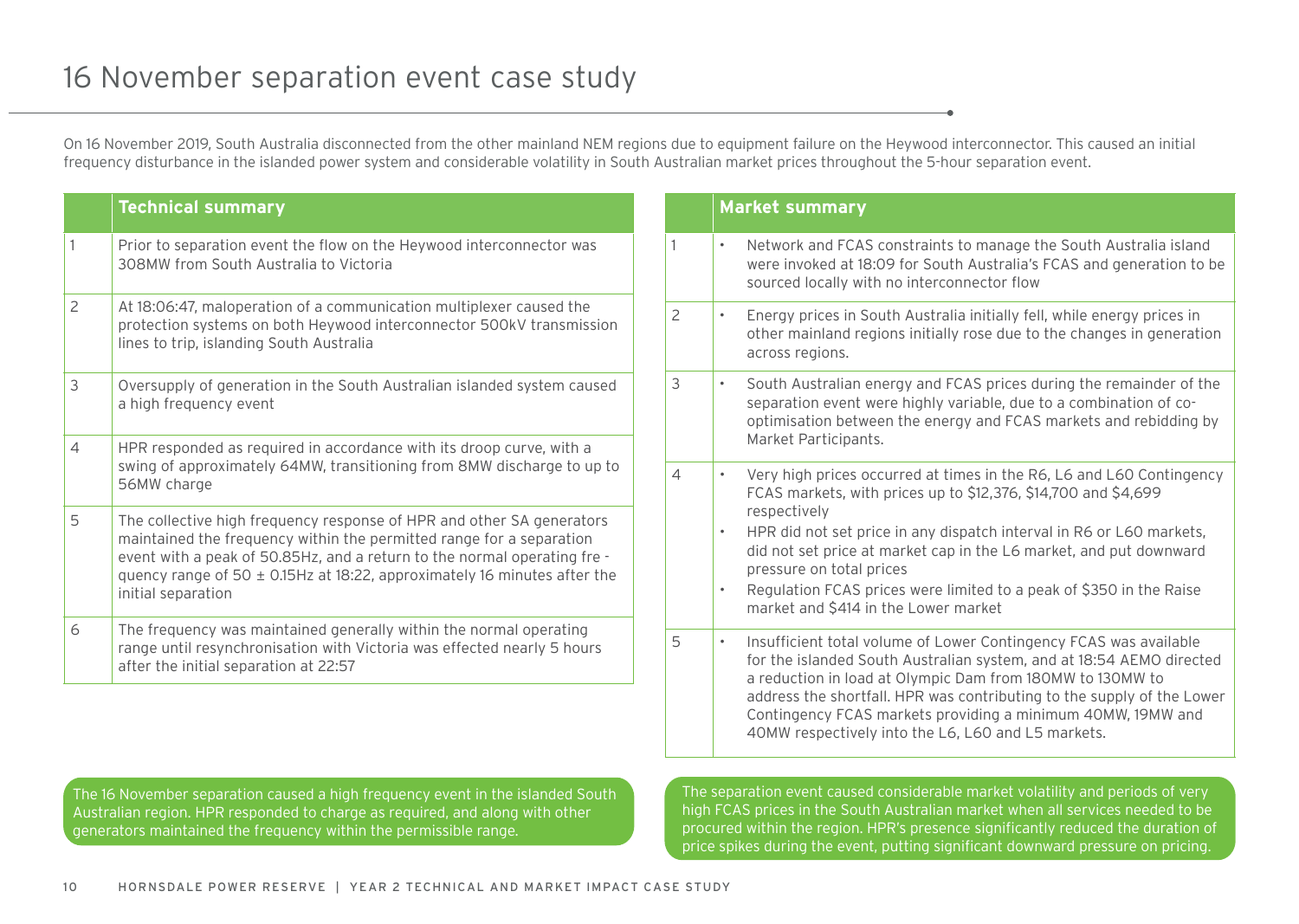# 16 November event – HPR market impact

**HPR's participation in the South Australian FCAS markets during the 16 November 2019 islanding event resulted in significant cost savings of approximately \$14 million.** 

The modelled scenario of HPR removed from the bid stack led to cost increases in every market, resulting in a:

- **178% increase in cost for the R6 market**
- $\cdot$  11694% increase in cost for the R60 market
- $\cdot$  829% increase in cost for the R5 market
- $\cdot$  1324% increase in cost for the RREG market
- $\cdot$  23% increase in cost for the L6 market
- \* 232% increase in cost for the L60 market
- **•** 4738% increase in cost for the L5 market
- ï 485% increase in cost for the LREG market

The R6 market had the highest cost increase in the scenario of HPR removed from the bid stack. Due to a lack of availability in this service from other generators, the price would have been pushed to the market cap (\$14,700) for the entire event.



|                                                       | R <sub>6</sub> | <b>R60</b> | <b>R5</b> | <b>RREG</b> | L6          | <b>L60</b>  | L5          | <b>LREG</b> | <b>TOTAL</b> |
|-------------------------------------------------------|----------------|------------|-----------|-------------|-------------|-------------|-------------|-------------|--------------|
| <b>Actual Cost</b><br>(HPR)<br>Present)               | \$4,103,240    | \$2,524    | \$25,693  | \$43,852    | \$2,950,069 | \$837,194   | \$61,373    | \$29,545    | \$8,053,489  |
| Modelled<br>Cost HPR<br>removed<br>from bid<br>stack) | \$11,418,127   | \$297,632  | \$238,674 | \$624,422   | \$3,625,910 | \$2,776,240 | \$2,969,081 | \$172,705   | \$22,122,791 |
| Cost<br><b>Differential</b>                           | \$7,314,887    | \$295,108  | \$212,980 | \$580,569   | \$675,840   | \$1,939,046 | \$2,907,708 | \$143,159   | \$14,069,301 |
| Savings (%)                                           | 64%            | 99%        | 89%       | 93%         | 19%         | 70%         | 98%         | 83%         | 75%          |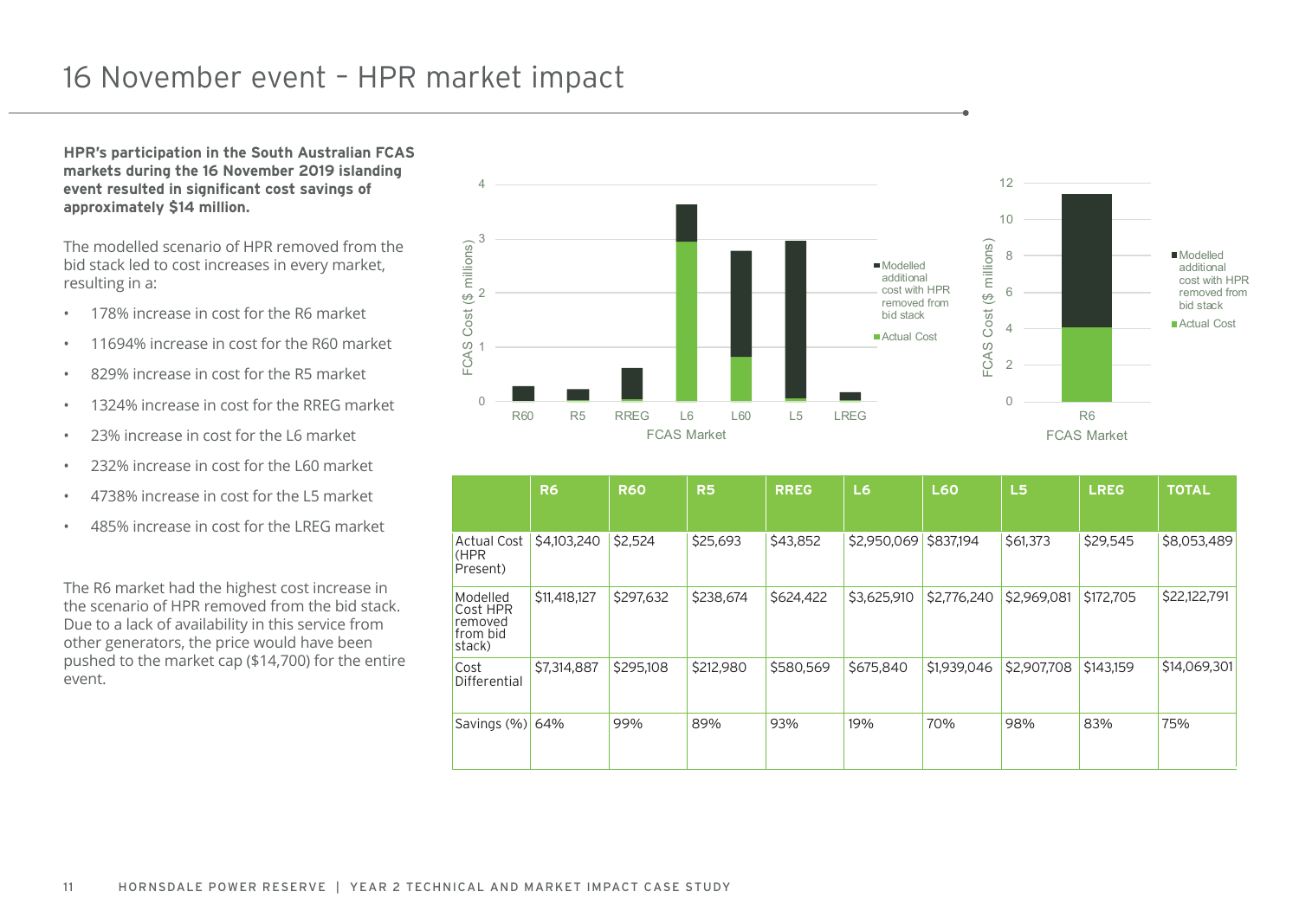Aurecon's market modelling of the impact of HPR on energy and FCAS markets has applied the following methodology:

- 1. Dispatch intervals in which HPR is reserved in the target FCAS market are identified and the reserve amount recorded
- 2. The market price is identified for the target market for that dispatch interval
- 3. The generator setting the current price in the target market is identified
- 4. The price-setting generator(s) are reserved up to their maximum availability in the price-setting availability band, provided they have availability according to their FCAS trapezium
- 5. If the gap caused by the removal of HPR has not been filled, the next lowest price in the bid stack is identified where the associated generator(s) have availability according to their FCAS trapezium.
- 6. The price is adjusted to the new set price, and generators are reserved at that price up to their maximum availability in the price-setting availability band.
- 7. Check conducted on whether the HPR gap has filled. If not, repeat steps 5 and 6 until the HPR gap has been filled.
- 8. If the new set price in the Contingency FCAS markets is above the volume weighted average energy price, the new Contingency FCAS price is capped at the volume weighted energy price, except in dispatch intervals in which the original FCAS price was already above the volume weighted average energy price. This correction is applied to minimise the effect of reduced trapezium adjusted Contingency FCAS availability from generators due to their dispatch in the energy market, and adjustments that would likely be made in the NEM dispatch engine to increase the availability of lower cost Contingency FCAS.
- 9. Recalculate total cost to the NEM for the target market in the 5 minute dispatch period by multiplying the new price by the total dispatched in the NEM. This step was not applied to the SA separation event analysis of 18 November 2018 since FCAS prices were generally significantly higher than energy prices throughout the event.

The above steps exclude:

- Tasmanian generators and their associated local dispatch from all calculations
- AEMO price intervention events, and events where the price in SA is different from the rest of the NEM, although the same methodology with the exception of step 8 is applied separately to the 16 November separation event with SA generators only.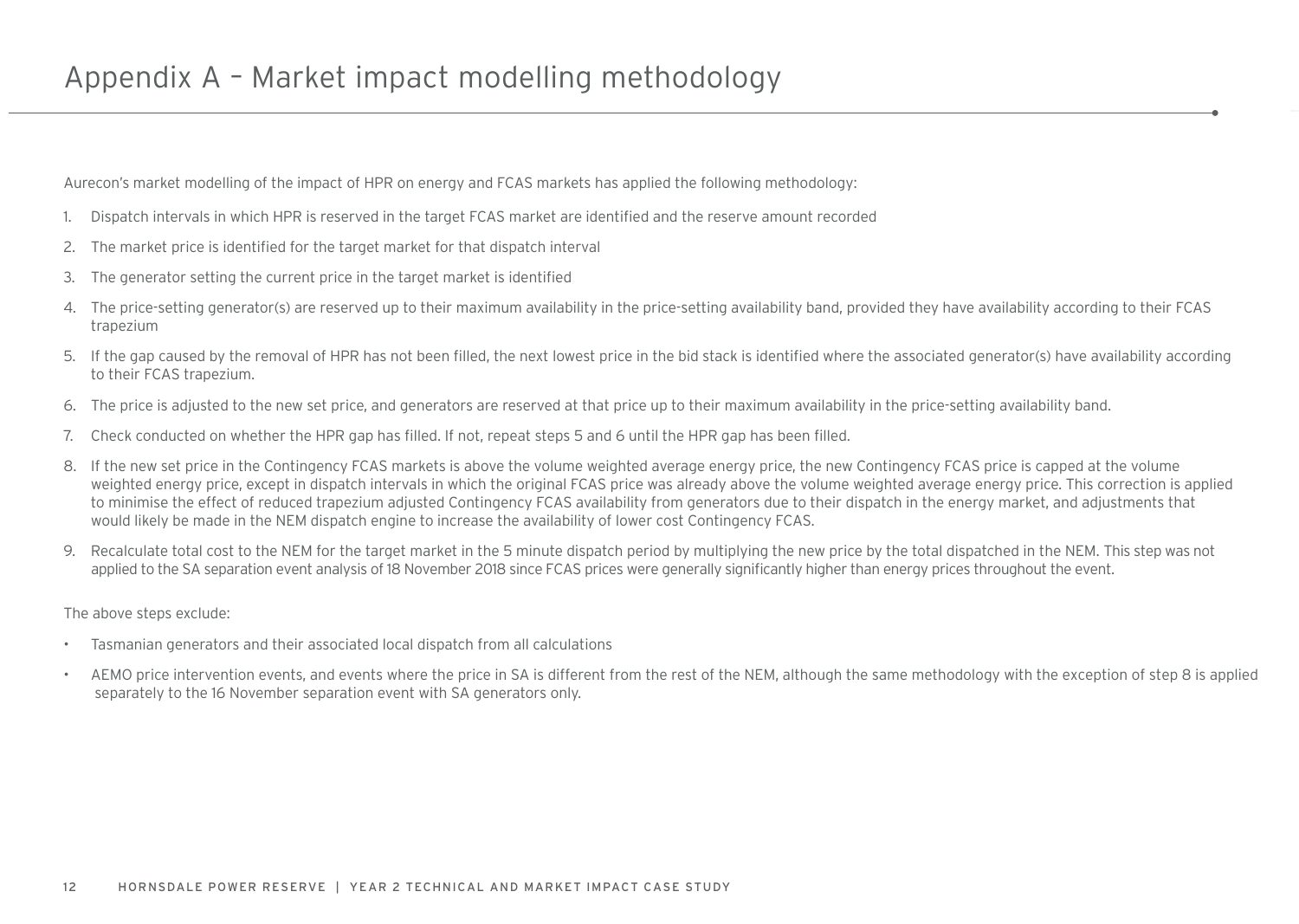#### Appendix B – HPR response to separation events

**HPR has responded to three South Australian separation events since entering service. On each occasion it has supported system security for the South Australian network by responding with its Fast Frequency Response capability to reduce the severity of the disturbance and support a return to normal frequency conditions.**

HPR provides a Fast Frequency Response (FFR) service to the power system, which involves the fast dispatch of active power in response to a frequency disturbance outside the normal frequency operating range of  $50 \pm 0.15$  Hz. HPR currently provides its FFR capability through participation in the existing Contingency FCAS markets, albeit with a much faster response than required by these markets.

This service is particularly valuable upon contingency events in which South Australia is unexpectedly separated from the other mainland NEM regions due to a disconnection of the Heywood interconnector. Three such events have occurred since HPR entered service; on 25 August 2018, 16 November 2019 and 31 January 2020.

On each occasion, HPR responded by closely tracking the changing frequency and accurately changing its power dispatch as required. HPR's response during the initial, crucial period of each of the three events is shown on the following pages.

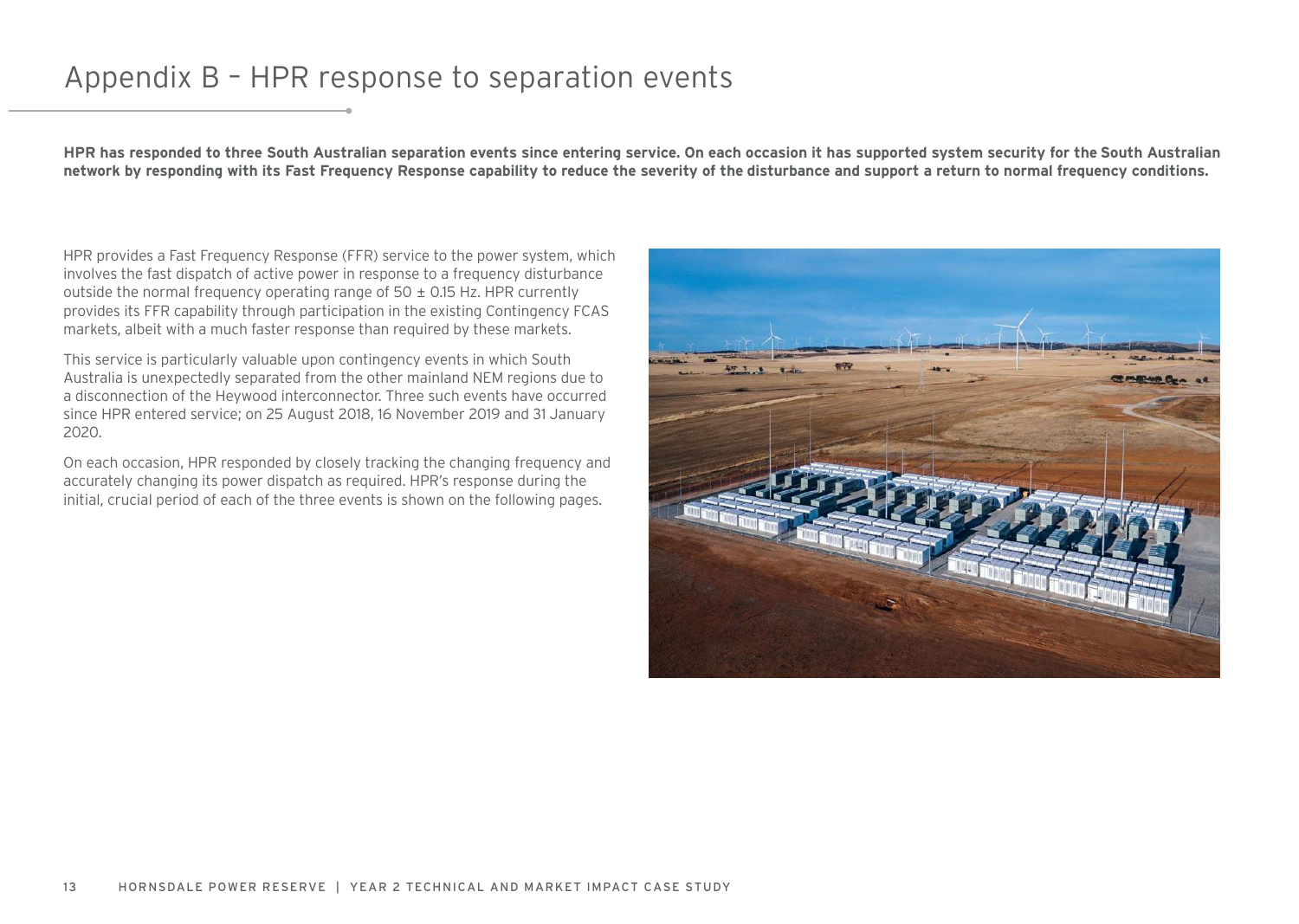# Appendix B.1 – HPR response to 25 August 2018 separation event

On 25 August 2018 the NEM experienced a major system security event, involving the loss of both QLD-NSW and VIC-SA interconnectors. The sequence of events and HPR's response to the initial separation is shown as follows.

#### **Market summary**

| $\mathbf{1}$ | QLD - NSW interconnector (QNI) trips, islanding QLD region.<br>$\bullet$<br>Initiates high frequency event in QLD, and low frequency event<br>$\bullet$<br>for other regions.<br>Preliminary investigation indicates cause was flashover<br>۰<br>consistent with a lightning strike at the QNI fault location.                                                                                                                                                                                                                                                                   |
|--------------|----------------------------------------------------------------------------------------------------------------------------------------------------------------------------------------------------------------------------------------------------------------------------------------------------------------------------------------------------------------------------------------------------------------------------------------------------------------------------------------------------------------------------------------------------------------------------------|
| 2            | Frequency on non-QLD mainland NEM regions falls below 49.85<br>$\bullet$<br>Hz (lower bound of the normal frequency operating range, and<br>deadband for HPR's FFR activation).<br>HPR automatically shifts into FFR mode, closely tracking its<br>frequency droop curve to dispatch active power as required.<br>(Note: HPR was charging at approx. 37 MW at the time of the<br>event). Its droop response is an incremental response based on<br>the last AGC command prior to activating FFR.                                                                                 |
| 3            | Frequency falls to a minimum of 49.12 Hz, and HPR's<br>$\bullet$<br>incremental response rises to 84.3 MW<br>Frequency drop, combined with changes in the power flow<br>$\bullet$<br>on the Heywood interconnector leads to the activation of the<br>Heywood Emergency Control Scheme and separation of SA<br>from VIC<br>Frequency in SA begins to rise guickly and HPR reduces power<br>output according to droop curve, until frequency returns to<br>49.85 Hzw<br>No UFLS was required in SA<br>$\bullet$<br>Frequency in NSW and VIC continued to fall activating UFLS<br>۰ |
| 4            | Frequency rises to 50.15 Hz (upper bound of the normal<br>$\bullet$<br>frequency operating range, and deadband for HPR's FFR<br>activation).<br>HPR re-activates FFR and charges active power, closely<br>٠<br>tracking droop curve<br>No shedding of generation was required during high frequency<br>event                                                                                                                                                                                                                                                                     |
| 5            | Frequency returns to normal operating range of $50 \div 0.15$ Hz<br>$\bullet$<br>and HPR ceases FFR as required                                                                                                                                                                                                                                                                                                                                                                                                                                                                  |
|              |                                                                                                                                                                                                                                                                                                                                                                                                                                                                                                                                                                                  |

#### **HPR Response - 25 August Event**



#### Sources:

1. AEMO Final Report – Queensland and South Australia system separation on 25 August 2018 2. Aurecon analysis of HPR logged data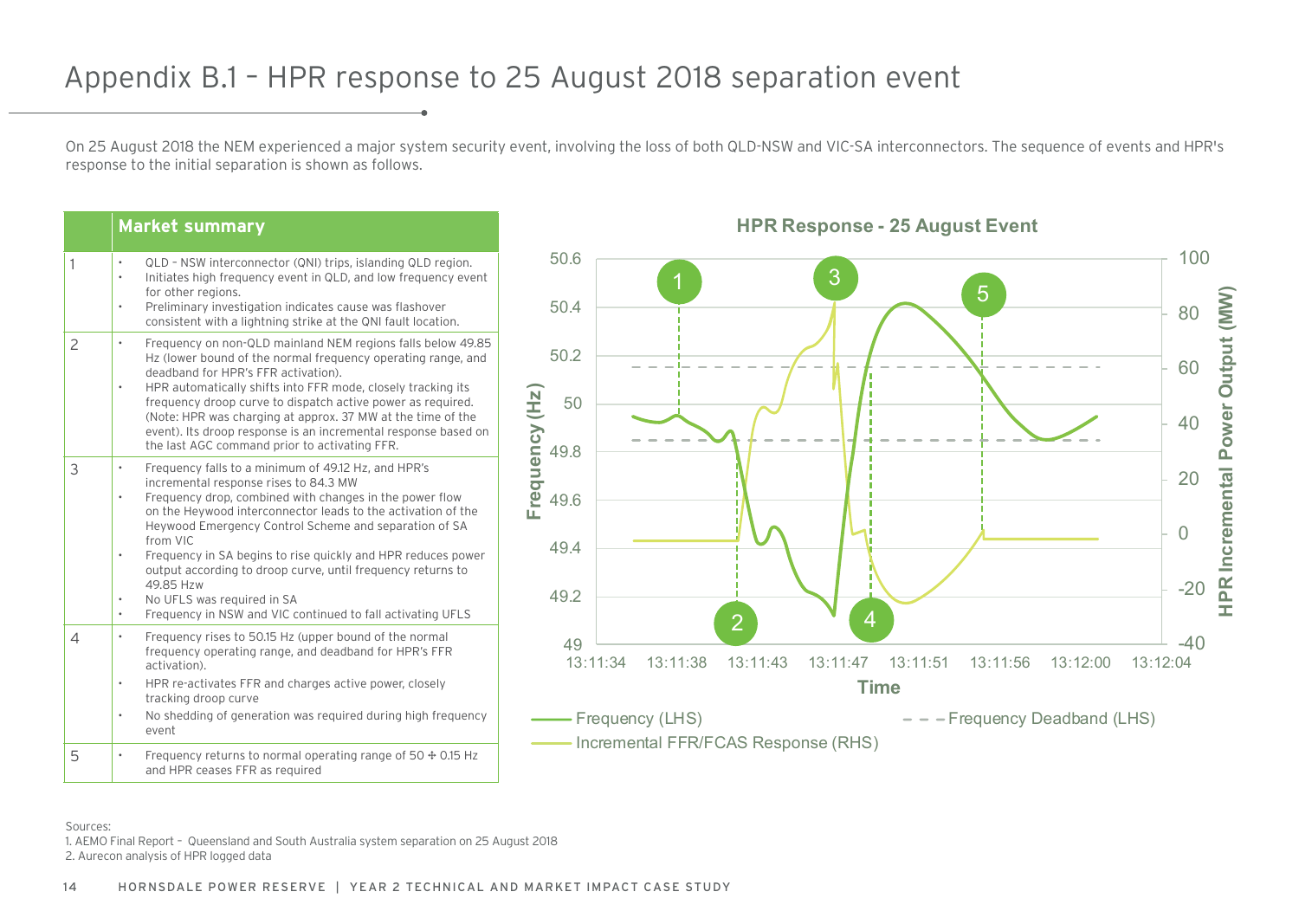#### Appendix B.2 – HPR response to 16 November 2019 separation event

On 16 November 2019 South Australia separated from other mainland NEM regions due to equipment maloperation on the Heywood interconnector, resulting in intial high frequency conditions and a 5-hour separation event. The sequence of events and HPR's response to the initial separation is shown as follows.

|   | <b>Event/HPR Response Description</b>                                                                                                                                                                                                                                                                           |
|---|-----------------------------------------------------------------------------------------------------------------------------------------------------------------------------------------------------------------------------------------------------------------------------------------------------------------|
| 1 | Prior to separation event, the flow on the Heywood<br>interconnector was 308MW from South Australia to Victoria.<br>At 18:06:47, maloperation of a communication multiplexer<br>caused the protection systems on both Heywood inter<br>connector 500kV transmission lines to trip, islanding<br>South Australia |
| 2 | Oversupply of generation in the South Australian islanded system caused<br>a high frequency event. The collective high frequency response of HPR<br>and other SA generators maintained the frequency within the permitted<br>range for a separation event with a peak of 50.85Hz.                               |
| 3 | HPR responded as required in accordance with its droop curve, with a<br>swing of approximately 64MW, transitioning from 8MW discharge to up<br>to 56MW charge                                                                                                                                                   |
| 4 | Frequency returned to the normal operating range of $50 \pm 0.15$ Hz at<br>18:22, approximately 16 minutes after the initial separation                                                                                                                                                                         |
| 5 | The frequency was maintained generally within the normal operating<br>range until resynchronisation with Victoria was effected nearly 5 hours<br>after the initial separation at 22:57                                                                                                                          |



15 HORNSDALE POWER RESERVE | YEAR 2 TECHNICAL AND MARKET IMPACT CASE STUDY

#### Sources:

1. AEMO Preliminary Report Non-Credible Separation Event South Australia – Victoria on 16 November 2019 2. Aurecon analysis of HPR logged data